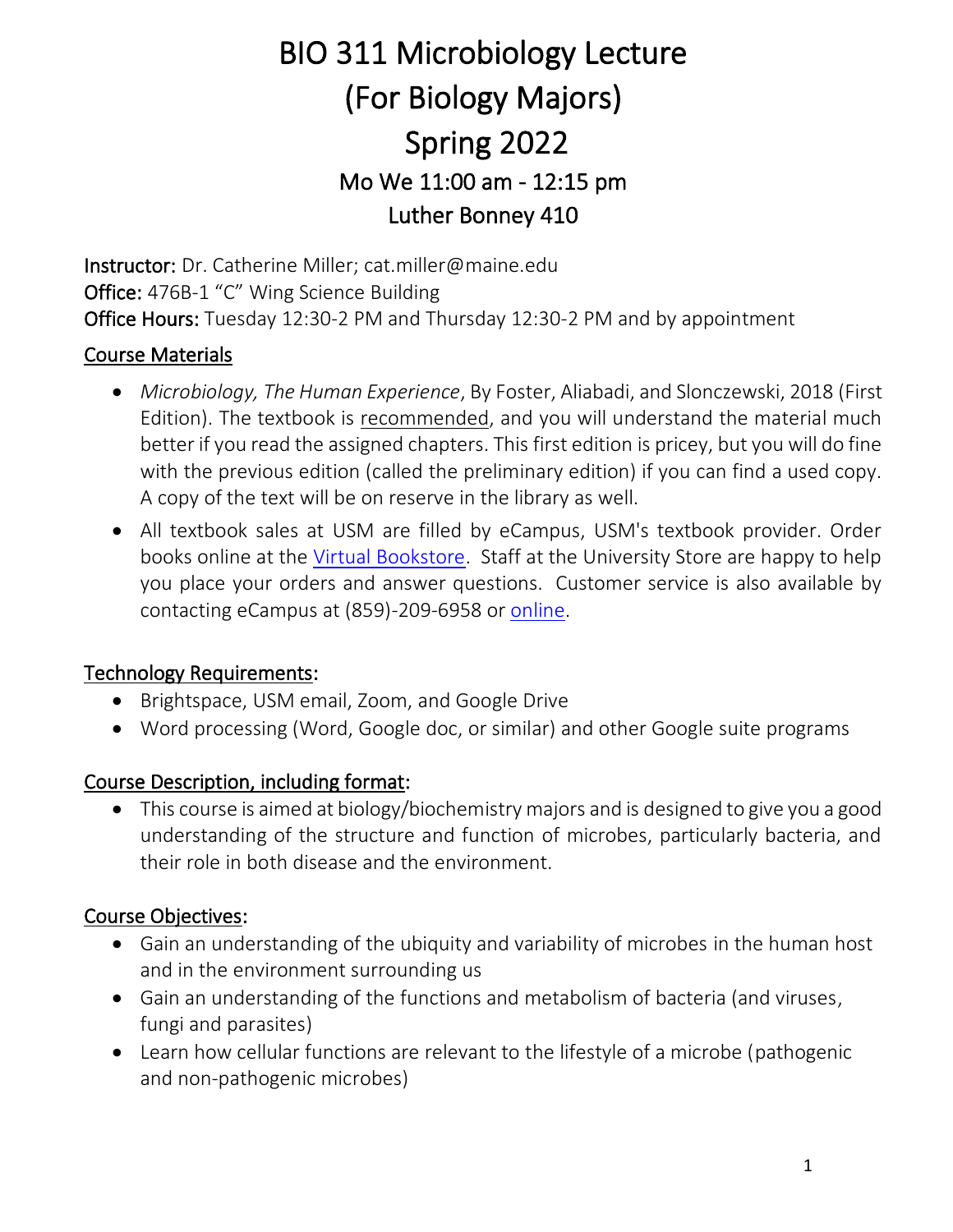• Gain an understanding of the ways in which microbes interact with each other and their environment, including both positive and negative interactions with a human host

| <b>TENTATIVE Course Schedule</b> |  |
|----------------------------------|--|
|----------------------------------|--|

| Date      | Lecture Topic(s)                                    | <b>Readings</b>          | Item Due:                               |
|-----------|-----------------------------------------------------|--------------------------|-----------------------------------------|
| 1-17 Mon  | No lecture - MLK Jr day                             |                          |                                         |
| 1-19 Wed  | Syllabus/Course Introduction                        |                          |                                         |
| 1-24 Mon  | Introduction to microbes vs pathogens               | Ch. 1, 2, 3.1            |                                         |
| 1-26 Wed  | The composition of the bacterial cell $\rightarrow$ | Ch. 4.5, 5.1, 5.2        |                                         |
|           | membranes and cell walls                            |                          |                                         |
| 1-31 Mon  | The cell wall as an antibiotic target               | Ch. 5.3, 13.5            | Quiz 1 due 2/1 by<br>midnight to Dr. M  |
| 2-2 Wed   | <b>EXAM1</b>                                        |                          |                                         |
| $2-7$ Mon | <b>External bacterial structures</b>                | Ch. 5.1, 5.5, 18.2, 10.4 |                                         |
| 2-9 Wed   | Bacterial energy acquisition                        | Ch. 4.4, 7.1 - 7.4       |                                         |
| 2-14 Mon  | Bacterial energy acquisition cont.                  | Ch. 7.3, 7.4, 27.3       |                                         |
| 2-16 Wed  | Bacterial growth and division                       | Ch. 5.4, 6               |                                         |
| 2-21 Mon  | No Lecture-Presidents' Day                          |                          |                                         |
| 2-23 Wed  | Bacterial growth and division cont.                 | Ch.6                     | Quiz 2 due 2/27 by                      |
|           |                                                     |                          | midnight to Dr. M                       |
| 2-28 Mon  | <b>EXAM 2</b>                                       |                          |                                         |
| 3-2 Wed   | Controlling bacterial growth                        | Ch. 13 (27.4)            |                                         |
| 3-7 Mon   | Bacterial antibiotic resistance                     | Ch. 13                   |                                         |
| 3-9 Wed   | Bacterial genomes and gene expression               | Ch. 8.1, 8.5, 8.7        | PSA #1 due 3/11 by<br>midnight to Dr. M |
| 3-14 Mon  | No lecture - Spring break                           |                          |                                         |
| 3-16 Wed  | No lecture - Spring break                           |                          |                                         |
| 3-21 Mon  | DNA transfer, diversity and evolution in            | Ch. 9, 10, 18.1          | Quiz 3 due 3/22 by                      |
|           | bacteria                                            |                          | midnight to Dr. M                       |
| 3-23 Wed  | <b>EXAM3</b>                                        |                          |                                         |
| 3-28 Mon  | The human microbiome                                | Ch. 14                   |                                         |
| 3-30 Wed  | Viruses                                             | Ch. 12                   |                                         |
| 4-4 Mon   | Viruses cont.                                       | Ch. 12                   |                                         |
| 4-6 Wed   | Biotech                                             | Unit V                   |                                         |
| 4-11 Mon  | <b>Biotech</b>                                      | Unit V                   | Quiz 4 due 4/12 by                      |
|           |                                                     |                          | midnight to Dr. M                       |
| 4-13 Wed  | <b>EXAM4</b>                                        |                          |                                         |
| 4-18 Mon  | <b>Guest Speaker</b>                                |                          |                                         |
| 4-20 Wed  | Parasites and fungi                                 | Ch. 11                   | $PSA$ #2 due 4/22 by                    |
|           |                                                     |                          | midnight to Dr. M                       |
| 4-25 Mon  | Other infectious diseases                           | Unit IV                  |                                         |
| 4-27 Wed  | Vaccinations                                        | Ch. 16, 17               | Quiz 5 due 5/3 by                       |
|           |                                                     |                          | midnight to Dr. M                       |
| 5-4 Wed   | <b>EXAM 5: 11AM</b>                                 |                          |                                         |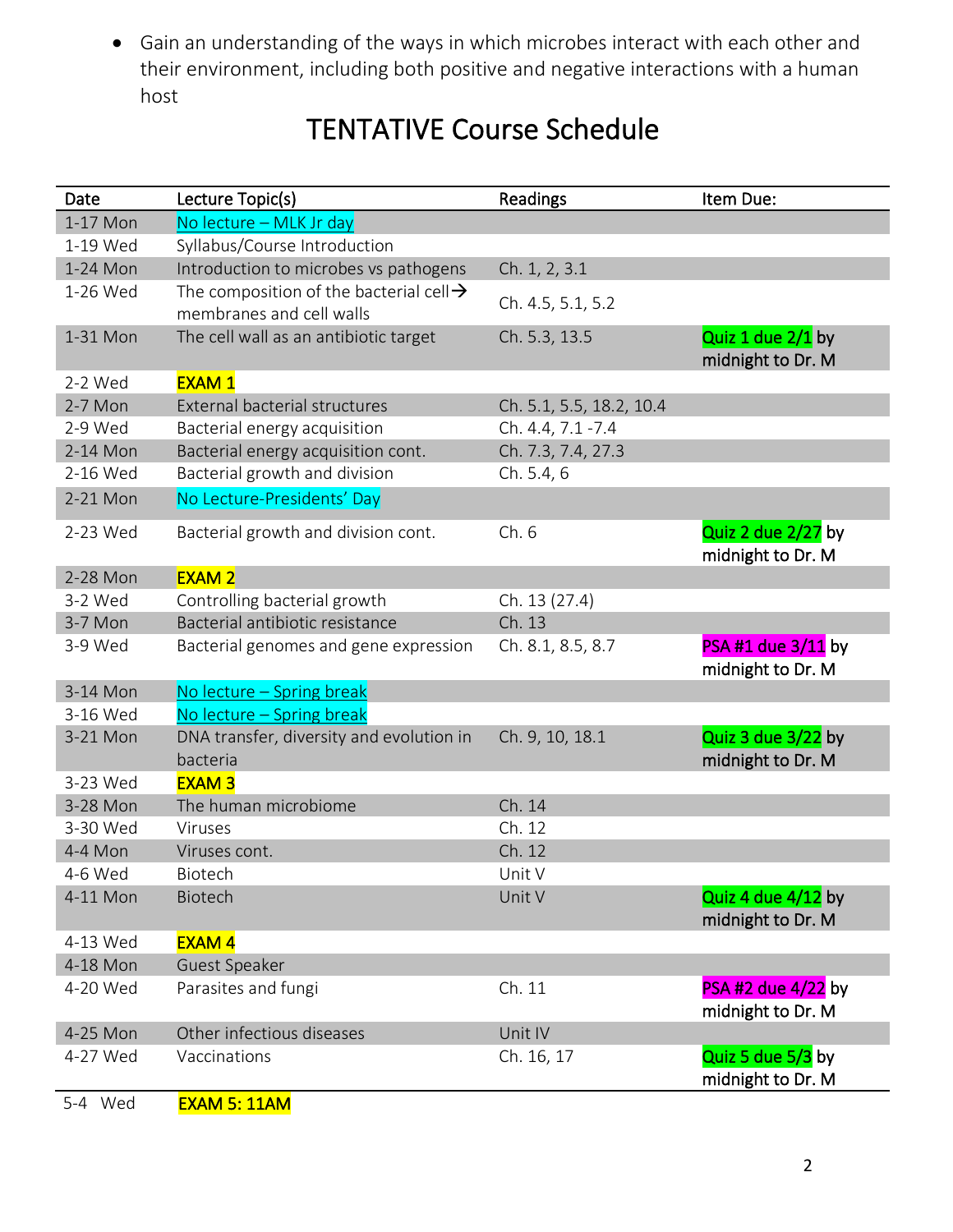### Distribution of points:

| <b>Lecture Points</b> | The final co<br>total numb |              |
|-----------------------|----------------------------|--------------|
| Item                  | <b>Total Points</b>        | total numb   |
| Exam 1                | 100                        | will be base |
| Exam 2                | 100                        |              |
| Exam 3                | 100                        | Percentage   |
| Exam 4                | 100                        |              |
| Exam 5                | 100                        | 92-100%      |
| Quiz 1                | 10                         | 90-91.9%     |
| Quiz 2                | 10                         | 87-89.9%     |
| Quiz 3                | 10                         | 82-86.9%     |
| Quiz 4                | 10                         | 80-81.9%     |
| Quiz 5                | 10                         | 77-79.9%     |
| <b>Public Service</b> | 60 points                  | 72-76.9      |
| Announcements (x      | each                       | 70-71.9%     |
| $(2)$ *               |                            | 67-69.9%     |
| <b>TOTAL:</b>         | 670 points                 | 60-66.9%     |
|                       |                            | helow 59 9   |

ourse grade will be determined by the er of points received divided by the er of points possible. Your final grade ed on the following Grading Scale:

| Percentage          | Grade     |
|---------------------|-----------|
| 92-100%<br>90-91.9% | А<br>А-   |
| 87-89.9%            | B+        |
| 82-86.9%            | R         |
| 80-81.9%            | <b>B-</b> |
| 77-79.9%            | C+        |
| 72-76.9             | C         |
| 70-71.9%            | $C-$      |
| 67-69.9%            | D+        |
| 60-66.9%            | D         |
| below 59.9%         | F         |
|                     |           |

At the sole discretion of the instructor, students with exemplary class participation that are on the borderline between two grades (within 10 points) may receive the next highest grade.

Grading Policy: The final grade for the course is determined by dividing the total number of points earned by the total number of points possible and multiplying that number by 100%. The course consists of FIVE exams (including the final exam), FIVE quizzes and TWO PSAs. Exam and quiz format may include multiple choice, true/false, matching, short answer and essay type questions. The quizzes will be take-home quizzes that need to be scanned and returned by email to Dr. Miller via email by the date and time stated in the lecture schedule. Please use these quizzes as a "pre-test" to determine how well you know the material.

Exam policies and procedures must be followed while taking the exam. The main exam procedures include no talking during the exam and bringing your USM ID. Possession of visible papers or talking, texting, or looking at your phone during the exam results in an automatic F for that exam and possibly for the entire course. PLEASE NOTE: The final exam is NOT cumulative!

\*Directions for the PSA projects will be defined after the course starts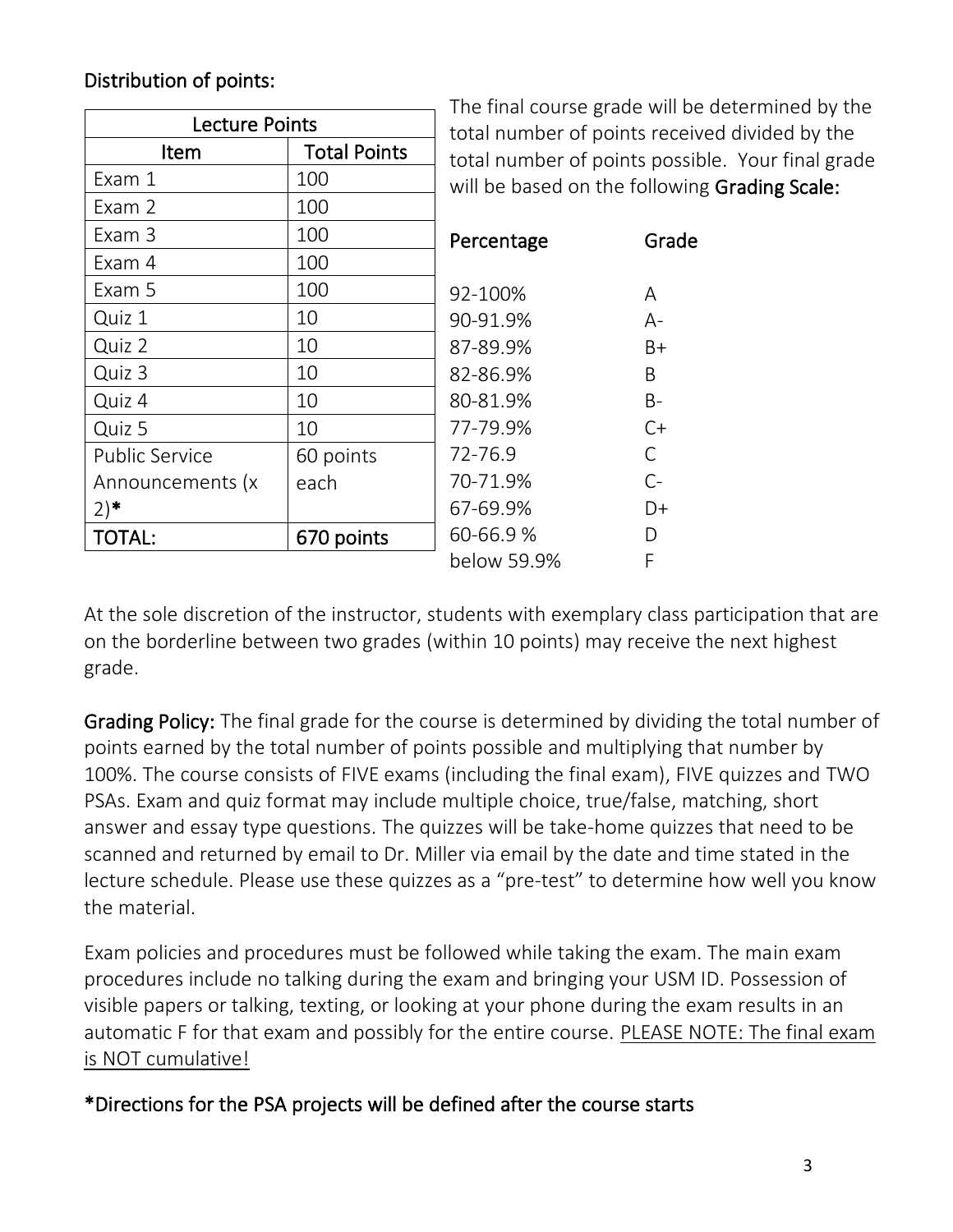Attendance: Attendance at lectures will NOT be taken, but students are strongly encouraged to attend all lectures. It is the student's responsibility to obtain any lecture notes for the lecture sessions missed.

Academic Integrity/Plagiarism: Everyone associated with the University of Southern Maine is expected to adhere to the principles of academic integrity central to the academic function of the University. Any breach of academic integrity represents a serious offense. Each student has a responsibility to know the standards of conduct and expectations of academic integrity that apply to academic tasks. Violations of academic integrity include any actions that attempt to promote or enhance the academic standing of any student by dishonest means. Cheating on an examination, stealing the words or ideas of another (i.e., plagiarism), making statements known to be false or misleading, falsifying the results of one's research, improperly using library materials or computer files, or altering or forging academic records are examples of violations of this policy which are contrary to the academic purposes for which the University exists. Acts that violate academic integrity disrupt the educational process and are not acceptable.

Evidence of a violation of the academic integrity policy will normally result in disciplinary action. A copy of the complete policy may be obtained from the office of Community Standards and Mediation, online at [usm.maine.edu/community-standards](http://usm.maine.edu/community-standards-mediation/academic-integrity)[mediation/academic-integrity](http://usm.maine.edu/community-standards-mediation/academic-integrity) or by calling and requesting a copy at (207) 780-5242.

Students with medical and/or professional obligations (sports, conferences, etc.):These students must contact me before anticipated absences. Student-athletes  $-$  it is your responsibility to provide an **official** list (signed by the coach or athletic department's educational program coordinator) of anticipated absences related to sport participation. I will make necessary accommodations for quizzes and exams; however, it will be your responsibility to unsure there is not conflict with presentation dates and group work. You will be responsible for all material presented if you are absent.

Disability Accommodations: The university is committed to providing students with documented disabilities equal accessto all university programs and services. If you think you have a disability and would like to request accommodations, you must register with the Disability Services Center. Timely notification is essential. The Disability Services Center can be reached by calling 207-780-4706 or by email [dscusm@maine.edu.](mailto:dscusm@maine.edu) If you have already received a faculty accommodation letter from the Disability Services Center, please provide me with that information as soon as possible. Please make a private appointment so that we can review your accommodations.

Title IX Statement:The University of Southern Maine is committed to making our campuses safer places for students. Because of this commitment, and our federal obligations, faculty and other employees are considered mandated reporters when it comes to experiences of interpersonal violence (sexual assault, sexual harassment, dating or domestic violence, and stalking). Disclosures of interpersonal violence must be passed